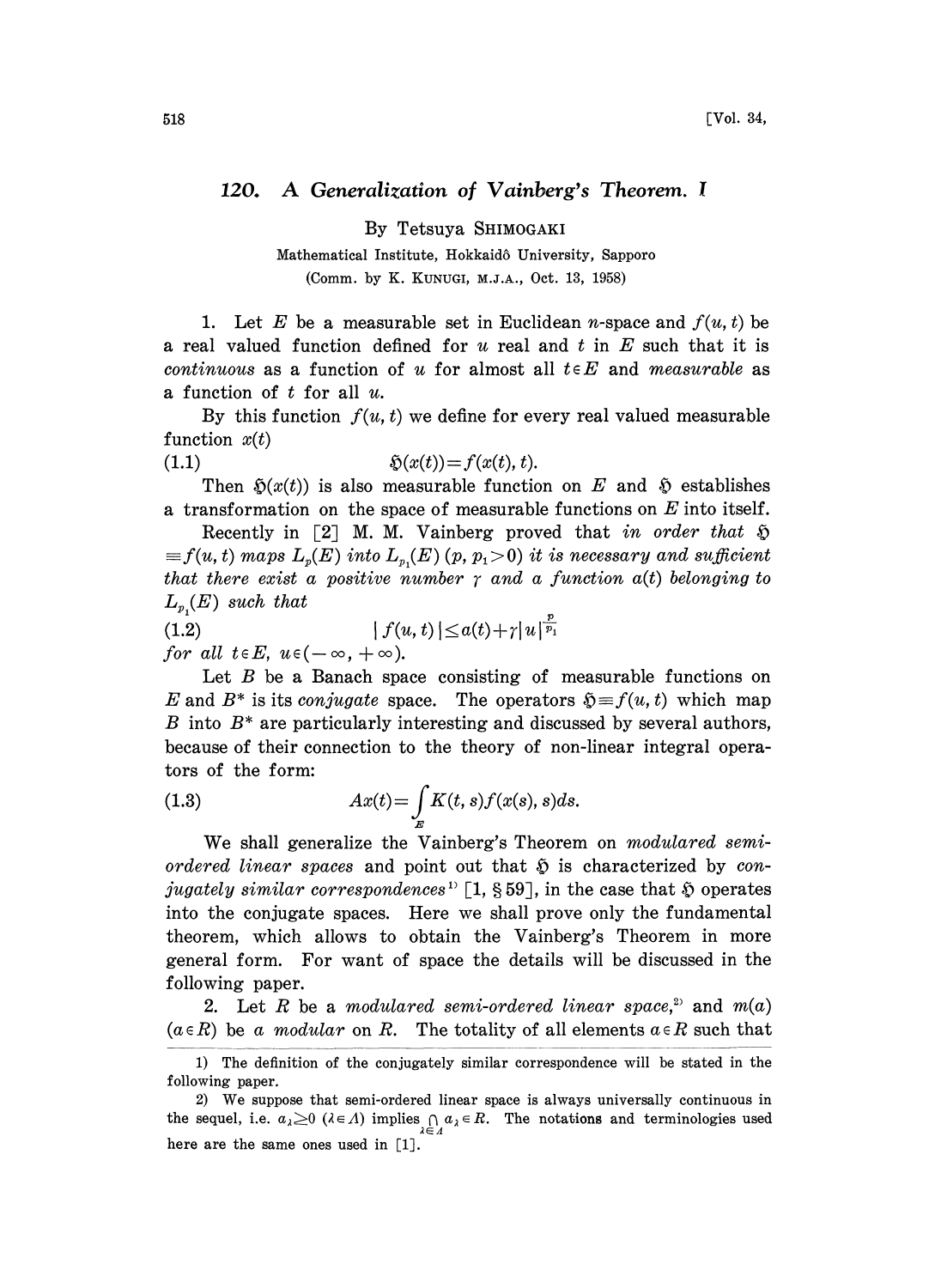$m(\xi a) < +\infty$  for every  $\xi \geq 0$  is called the *finite manifold of R by m* and denoted by  $F_m$ . If  $F_m$  is complete (i.e.  $|a| \neg |b| = 0$  for all  $b \in F_m$  implies  $a=0$ ), then the modular m is said to be almost finite. If  $F_m=R$ ,  $m$  is said to be *finite*. From the definition we can see easily that if a modular m is almost finite then for every  $x \in R$ , there exist  $[p_1] \uparrow [x]$ such that  $m([p<sub>\lambda</sub>]x) < +\infty$ . A modular m is said to be monotone comsuch that  $m(\lfloor p_\lambda \rfloor x) < +\infty$ . A modular *m* is said to be *monotone con-*<br>plete, if  $0 \le a_\lambda \uparrow$ , sup  $m(a_\lambda) < +\infty$  implies  $\bigcup_{\lambda \in \Lambda} a_\lambda \in R$ .  $L_p(E)$  spaces  $(p\geq 1)$  and Orlicz spaces  $L_{\varphi}(E)$  are examples of monotone complete modulared spaces, with modulars

$$
m_p(a) = \int\limits_E |a(t)|^p dt, \quad m_{\phi}(b) = \int\limits_E \Phi(|b(t)|^p) dt
$$

for  $a(t) \in L_p(E)$ ,  $b(t) \in L_p(E)$  respectively.

Definition. An operator  $H$  defined on  $R$  into itself is called to be *splitable* if it satisfies

(2.1)  $[N](Hx) = H([N]x)$ <br>for all  $x \in R$  and  $N \subset R$ .<sup>4)</sup>

Lemma 1. If an operator  $H$  is splitable, then we have (2.2)  $H(x+y)=Hx+Hy$  and  $|Hx| \frown |Hy|=0$ , for x,  $y \in R$  such that  $|x| \cap |y| = 0;$ 

(2.3) for every x,  $y \in R$  there exists  $z \in R$  such that  $Hz = Hx \cup Hy$ .

*Proof.* For x,  $y \in R$  such that  $|x| \cap |y| = 0$ , we have  $H(x+y)$  $=H([x+y](x+y))=[x+y]H(x+y)=[x]H(x+y)+[y]H(x+y)=Hx$  $+Hy$ , since  $[x+y] = [x] + [y]$  and  $[x]y = [y]x = 0$ . Therefore (2.2) holds.

For every x,  $y \in R$ ,  $Hx \smile Hy = (Hx - Hy)^{+5} + Hy = [(Hx - Hy)^{+}]$  $(Hx-Hy)+Hy.$  Putting  $c=(Hx-Hy)^*$  we have  $Hx\smile Hy=[c]Hx$  $+(1-[c])Hy=H([c]x)+H((1-[c])y)=H([c]x+(1-[c])y).$  Thus (2.3) holds with  $z = [c]x + (1 - [c])y$ .

Lemma 2. Let  $R$  be a modulared semi-ordered linear space whose modular m is monotone complete. And let  $\rho_{\nu} (\nu=1, 2, \cdots)$  be a sequence of functionals on R such that

- $(2.4)$   $0 \leq \rho_{\nu}(a) \leq +\infty$ for every  $a \in R$  and  $\nu \geq 1$ ;
- $(2.5)$   $\rho_{\nu}(a+b) \leq \rho_{\nu}(a) + \rho_{\nu}(b)$  for every  $|a| \neg |b| = 0$  and  $\nu \geq 1$ ;
- (2.6)  $\sup_{\alpha} \rho_{\nu}([p_{\lambda}]a) = \rho_{\nu}(a)$  for every  $[p_{\lambda}] \uparrow [a]$  and  $\nu \geq 1$ ;
- (2.7)  $\lim_{a \to \infty} \rho_s(a) < +\infty$ for every  $a \in R$ .

Then there exist positive numbers  $\varepsilon$ ,  $\gamma$ , a finite dimensional normal manifold N and a natural number  $\nu_0$  such that  $m(x) \leq \varepsilon$ ,  $x \in (1-[N])R$ implies  $\rho_{\nu}(x) \leq \gamma$  for every  $\nu \geq \nu_{0}$ .

<sup>3)</sup> In Orlicz space  $L_{\varPhi}(E)$ ,  $m_{\varPhi}$  is almost finite if and only if  $\varPhi(u) < +\infty$  for all  $0 \le u < +\infty$ .

<sup>4)</sup>  $\lceil N \rceil$  is a projection operator defined by the least normal manifold including N.

<sup>5)</sup>  $a^+(a \in R)$  means the positive part of a.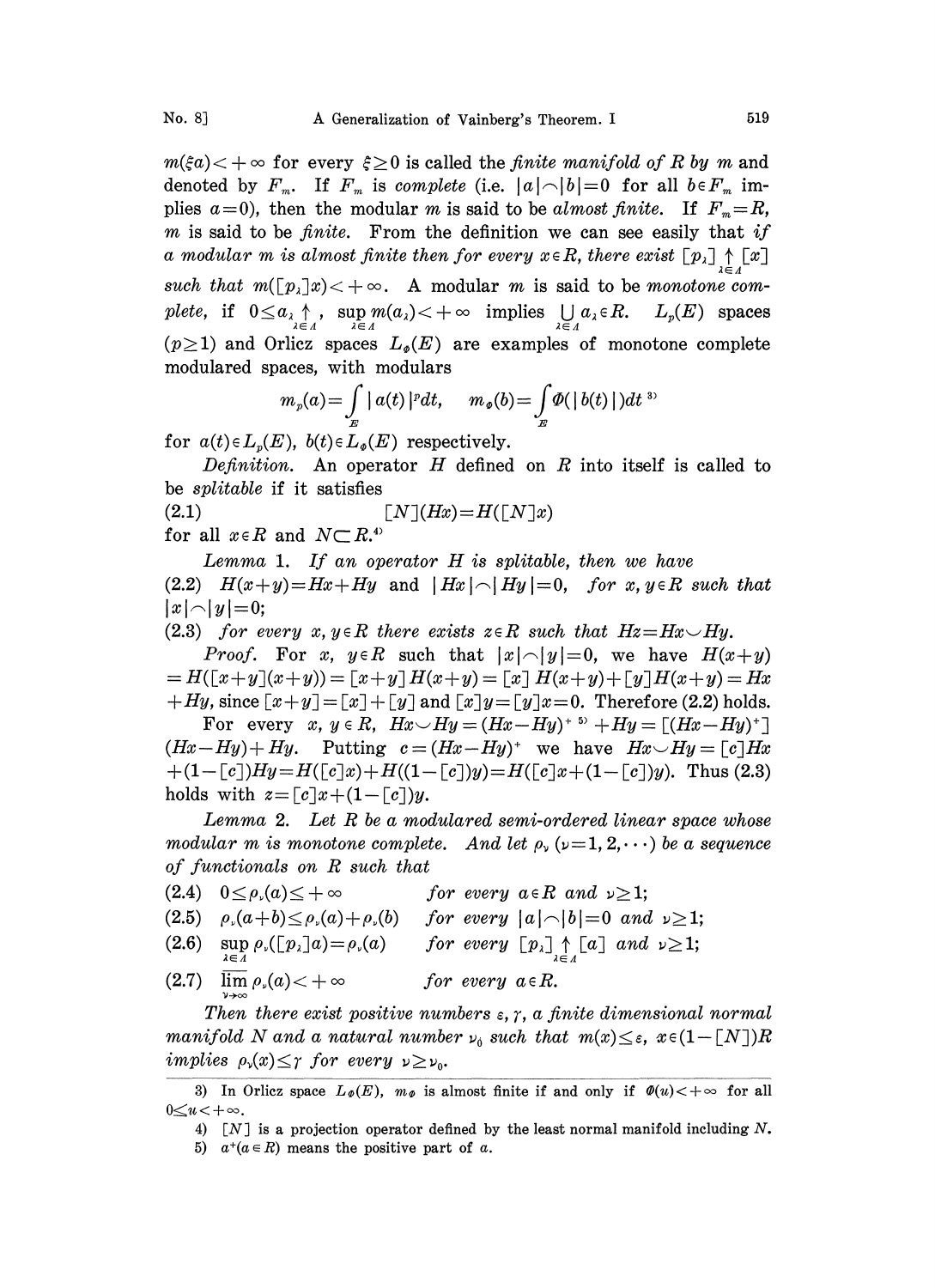## 520 T. SHIMOGAKI [Vol. 34,

Proof. The set  $\mathfrak C$  of all maximal ideals  $\mathfrak p^{\mathfrak s}$  of normal manifolds constitutes a compact Hausdorff space with a neighbourhood system:  $\{U_{[N]} : N \in \mathfrak{p}\}\$  where  $U_{[N]}$  is a set of all maximal ideals p to which N belongs  $[1, §8]$ . We shall first show that for arbitrary non-atomic maximal ideal<sup>7</sup>  $\mathfrak p$  of normal manifolds, we can find a normal manifold  $N_{\mathfrak{p}} \in \mathfrak{p}$ , positive numbers  $\varepsilon_{\mathfrak{p}}$ ,  $\gamma_{\mathfrak{p}}$  and a natural number  $\nu_{\mathfrak{p}}$  such that

$$
\sup_{m(x)\leq \epsilon,\, x\in N_{\mathfrak{p}}} \rho_{\nu}(x) \leq \gamma_{\mathfrak{p}} \quad \text{for every } \nu \geq \nu_{\mathfrak{p}}.
$$

We suppose that this statement is not valid for <sup>a</sup> non-atomic maximal ideal  $\mathfrak{p}_0$  of normal manifolds. Then we shall construct a sequence of orthogonal elements  $x_1, x_2, \dots, x_r, \dots$  such that  $[x_1, x_2, \dots, x_r]$  $x\in\mathbb{R}$ ,  $\forall x\in\mathbb{R}$ ,  $m(x) \leq \frac{1}{2}$ ,  $\rho_{\kappa(\nu)}(x) \geq \nu$  and  $\kappa(\nu+1) > \kappa(\nu)$  for all  $\nu \geq 1$ .

In fact, let us assume that  $x_1, x_2, \dots, x_r$  have been chosen as above. Since  $\mathfrak{p}_0$  is maximal,  $(1-[x_1,x_2,\cdots,x_r])$   $R\in\mathfrak{p}_0$ . Now we can find an element  $x \in (1 - [x_1, x_2, \dots, x_n])R$  such that  $m(x) \leq \frac{1}{2^{p+1}}$ ,  $\rho_{x(y+1)}(x) > \nu+1$ and  $\kappa(\nu+1) > \kappa(\nu)$  by the assumption. Since  $\mathfrak{p}_0$  is non-atomic and  $\rho$ , satisfy the condition (2.6) there exists a normal manifold  $N\bar{\epsilon}p_0$  such that  $\rho_{\kappa(\nu+1)}([N]x) \geq \nu+1$ . Here we can put  $x_{\nu+1}=[N]x$  because  $x_{\nu+1}$  $\mathcal{E}(\mathbb{1}-\llbracket x_1, x_2, \cdots, x_{\nu} \rrbracket)R, \ \ \llbracket x_1, x_2, \cdots, x_{\nu}, x_{\nu+1} \rrbracket R \in \mathfrak{p}_0, \ \ m(x_{\nu+1}) \leq \frac{1}{2^{\nu+1}} \ \ \text{ and }$  $\rho_{\kappa(\nu+1)}(x) \geq \nu+1.$ 

For the sequence thus obtained, since  $m(\bigcup_{i=1}^{\mu} x_i) \leq 1$  for every  $\mu \geq 1$ ,  $x_0 = \bigcup_{k=0}^{\infty} x$  exists in R because of monotone completeness of m. On the other hand, since  $\rho_{\kappa(\nu)}(x_0) \ge \rho_{\kappa(\nu)}([x,\cdot]x_0) = \rho_{\kappa(\nu)}(x_\nu)$ , we obtain

 $\overline{\lim_{\nu \to \infty}} \rho_{\nu}(x_0) = \overline{\lim_{\nu \to \infty}} \rho_{\kappa(\nu)}(\llbracket x_{\nu} \rrbracket x_0) = \lim_{\nu \to \infty} \rho_{\kappa(\nu)}(x_{\nu}) = +\infty,$ 

which contradicts (2.7).

Therefore we have shown that for every non-atomic  $\nu$  there exist a normal manifold  $N_{\mathfrak{p}}$ , positive numbers  $\varepsilon_{\mathfrak{p}}$ ,  $\gamma_{\mathfrak{p}}$  and a natural number  $\nu_{\mathfrak{p}}$ for which the above statement holds.

We denote by a the totality of all non-atomic  $p \in \mathfrak{E}$ . And let  $N_0$ be the least normal manifold including all  $N_p$  ( $p \in \alpha$ ). Then we have  $U_{[N_0]} = (\sum_{k=0}^k U_{[N_k]})$  [1, §8]. On the other hand each  $\mathfrak{p} \in U_{[N_0]} - \sum_{k=0}^k U_{[N_k]}$ is non-atomic as easily seen, we have  $U_{[N_0]} = \sum_{\mathfrak{p} \in \mathfrak{a}} U_{[N_0]}$ . Since  $U_{[N_0]}$  is compact, there exists a finite number of  $p \in \alpha$ , that is,  $p_1, p_2, \dots, p_r$  such that  $U_{[N_0]}\subseteq \sum_{\nu=1}^k U_{[N\mathfrak{p}_\nu]}.$  Putting  $\gamma = \sum_{\nu=1}^k \gamma_{\mathfrak{p}_\nu}, \varepsilon = \underset{\nu=1,2,\cdots,k}{\text{Min}} \{\varepsilon_{\mathfrak{p}_\nu}\}$  and  $\mu_0 = \underset{\nu=1,2,\cdots,k}{\text{Max}}$ 

<sup>6)</sup> A system p of normal manifolds is called an ideal if i)  $p \equiv 0$ ; ii)  $p \equiv M \subset N$  implies  $p \ni N$ ; iii)  $p \ni N$ , M implies  $p \ni N \cdot M$ . An ideal p is said to be maximal if there exists no other ideal containing  $\mathfrak{p}$  [1, §8].

<sup>7)</sup> An ideal p is said to be non-atomic, if  $p \ni N$ , there exists  $M \equiv N$  such that  $M \in \mathfrak{p}$ .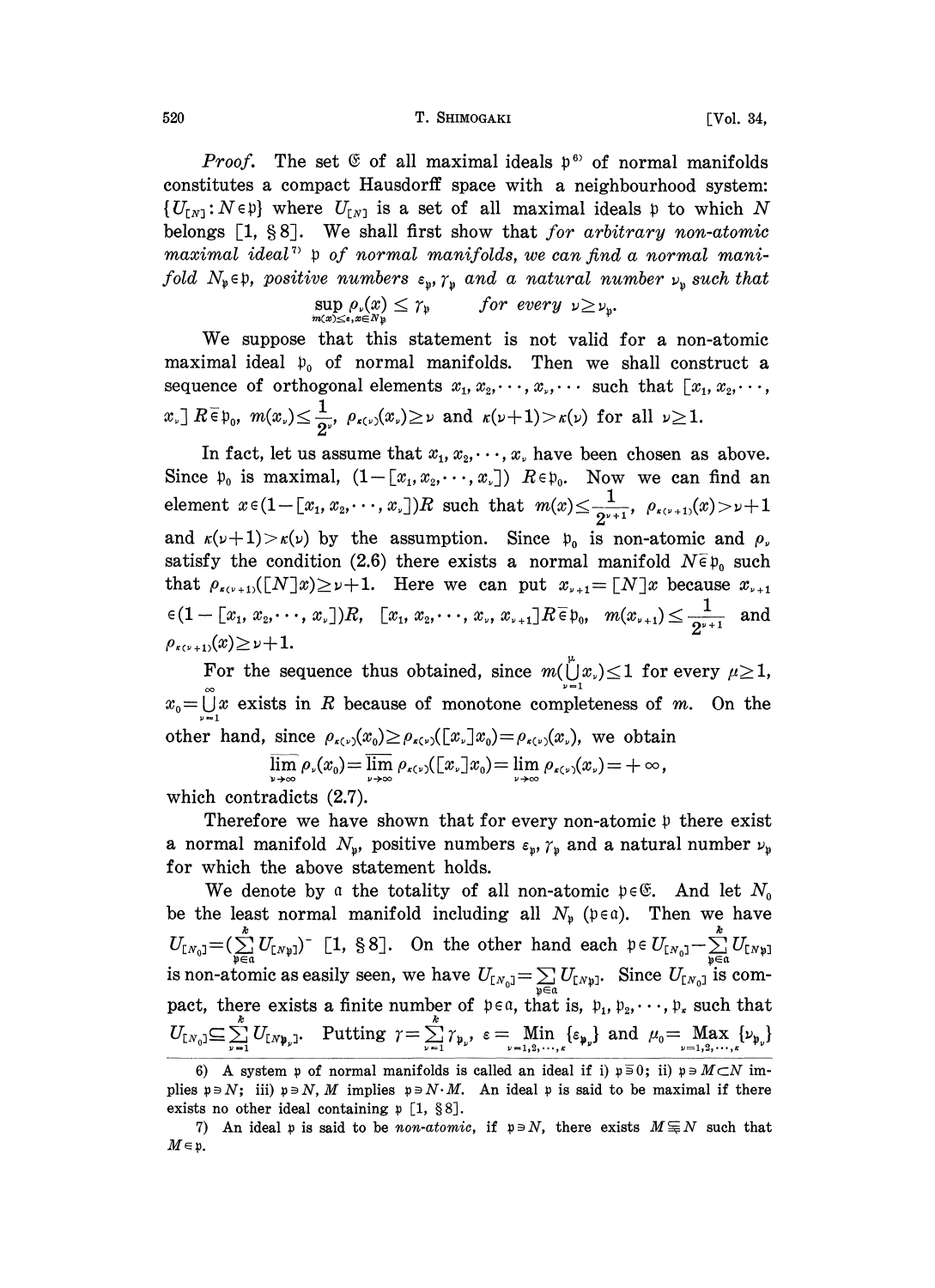we obtain by  $(2.5)$  and  $(2.6)$ 

$$
\rho_{\mu}(x) \leq \sum_{\nu=1}^{\kappa} \rho_{\mu}([N_{\mathfrak{p}_{\nu}}]x) \leq \sum_{\nu=1}^{\kappa} \gamma_{\mathfrak{p}_{\nu}} = r
$$

for any  $x \in [N_0]R$ ,  $m(x) \leq \varepsilon$  and  $\mu \geq \mu_0$ .

Here  $(1-[N_0])R$  is finite-dimensional, because, when  $(1-[N_0])R$ is infinite-dimensional, there exists at least a non-atomic maximal ideal  $\mathfrak{p} \in \mathfrak{S}$  such that  $\mathfrak{p} \in (1-[N_0])R$ . Thus Lemma is proved.

R is said to be non-atomic if every  $x \in R$  with  $x \neq 0$  can be decomposed into two orthogonal elements:  $x=y+z$ ,  $y, z\neq0$ ,  $|y| \frown |z|=0$ . Now we shall prove the following fundamental theorem:

Theorem 1. Let R be a non-atomic modulared semi-ordered linear space whose modular m is monotone complete. Then in order that for any splitable operator H on R there exist a positive number  $\gamma > 0$  and an element  $R \in c > 0$  such that

(2.8)  $|Hx| \leq c + \gamma |x|$  for all  $x \in R$ ,

 $it$  is necessary and sufficient that  $m$  is almost finite.

*Proof.* Sufficiency. For a splitable operator 
$$
H
$$
 we put  $\rho_r(x)$   
=  $m\left(\frac{1}{\nu}Hx\right)$  for  $\nu \ge 1$  and  $x \in R$ . Since for every  $\left[p_{\lambda}\right] \uparrow \left[x\right]$   

$$
\bigcup_{\lambda \in \Lambda} H(\left[p_{\lambda}\right]x) = \bigcup_{\lambda \in \Lambda} \left[p_{\lambda}\right]Hx = \left[x\right]Hx = Hx,
$$

 $\rho(x)$  satisfies the condition (2.6) for each  $\nu \geq 1$  by virtue of semicontinuity of the modular m. Because of the modular conditions and formula (2.2), we can see that the functionals  $\rho_r$  ( $\nu \ge 1$ ) satisfy (2.4), (2.5) and (2.7) in the previous lemma. Hence there exist positive number  $\varepsilon$ ,  $\delta$  and a natural number  $\mu_0$  such that  $m(x) \leq \varepsilon$  implies  $m\left(\frac{1}{\mu_0}Hx\right) \leq \delta$ . Let  $\gamma$  be a positive number such that  $\frac{\gamma}{\mu_0} \varepsilon > \gamma$  and  $\frac{\gamma}{\mu_0} > 1$ .

We define an operator T for  $x \in R$  as

$$
Tx = |Hx| - \gamma |x|.
$$

Since  $T([N]x)=|H([N]x)|-r|[N]x|=[N](|Hx|-\tau|x|)$ , T is also<br>able. Suppose that  $Tx \ge 0$  and  $m(x) > \varepsilon$ . Then we can find a pro-<br>on operator [N] such that  $m([N]x)=\varepsilon$ , since m is almost finite<br>R is non-atomic. For such  $[N]x$  we ha splitable. Suppose that  $Tx \geq 0$  and  $m(x) > \varepsilon$ . Then we can find a projection operator  $\lceil N \rceil$  such that  $m(\lceil N \rceil x)=\varepsilon$ , since m is almost finite and R is non-atomic. For such  $\lceil N \rceil x$  we have

$$
\delta\!\geq\! m\!\Big(\frac{1}{\mu_0}H([\mathbf{N}]\mathbf{x})\Big)\!\geq m\!\Big([\mathbf{N}]\frac{1}{\mu_0}|\mathop{\uparrow}\! x|\Big)\!\geq\!\frac{\gamma}{\mu_0}m([\mathbf{N}]\mathbf{x})\!>\!\delta,
$$

which is a contradiction. Therefore  $Tx \geq 0$  implies  $m(x) \leq \varepsilon$  and fortiori  $m\left(\frac{1}{\mu_0}Tx\right) = m\left(\frac{1}{\mu_0}(|Hx|-\gamma|x|)^*\right) \leq m\left(\frac{1}{\mu_0}|Hx|\right) \leq \delta.$ 

By virtue of (2.3), the set  $\{Tx : x \in R\}$  is directed, so there exists  $0 \leq \bigcup_{n=0} T x \in R$ , because of monotone completeness of m. Thus we have

$$
|Hx| \leq \bigcup_{x \in R} Tx + \gamma |x| \qquad \text{for all } x \in R^{8}
$$

<sup>8)</sup> The author indebted to Prof. I. Amemiya for this proof, simpler than the original one.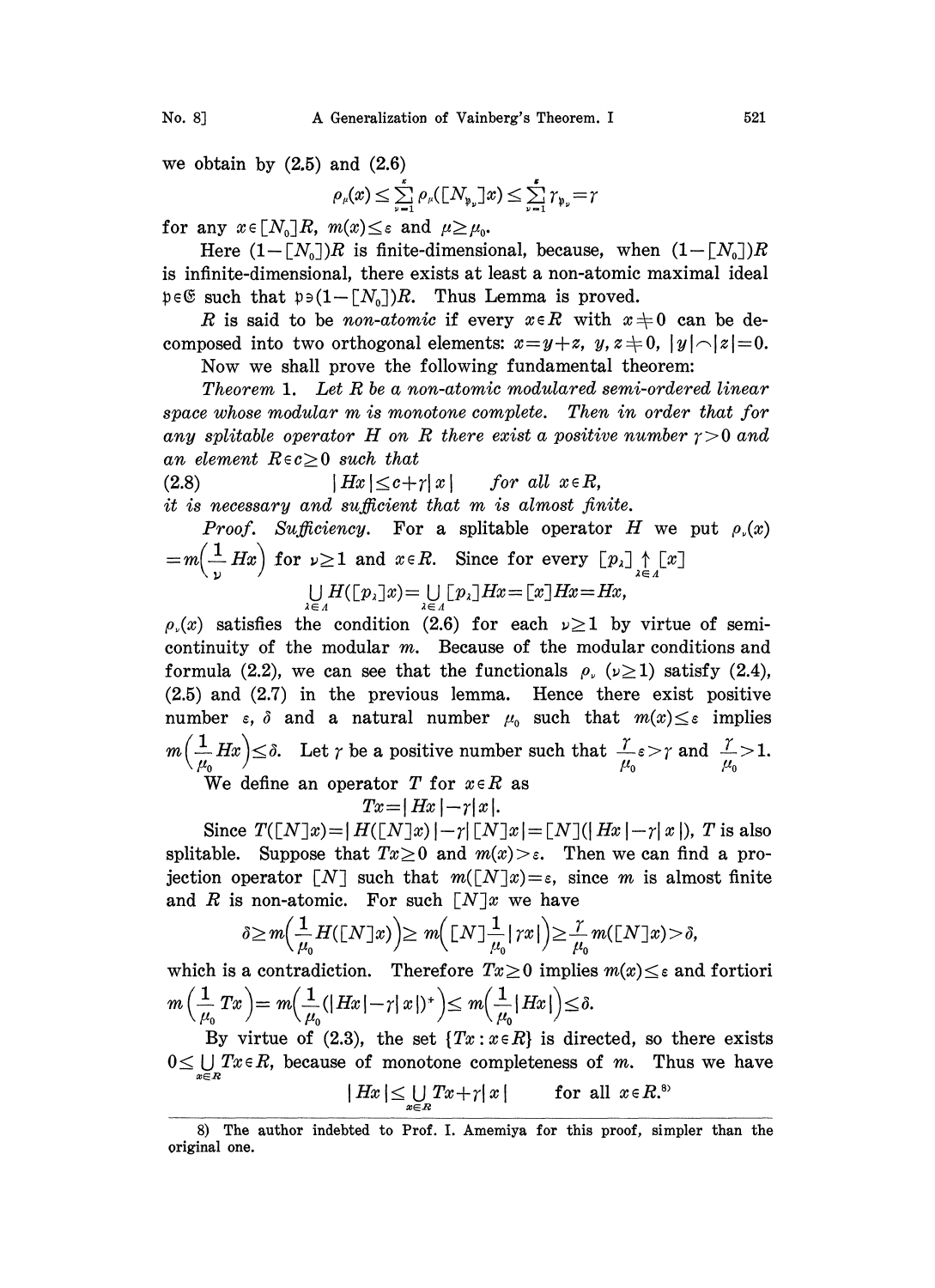522 T. SHIMOGAKI [Vol. 34,

*Necessity.* If  $m$  is not almost finite, then we can find an element  $R \ni a_0 \geq 0$  such that [1, § 35, § 45]

$$
m([\![p]\!]a_0) = +\infty \quad \text{if } [\![p]\!][a_0] \neq 0.
$$

 $+\infty$  if  $[p][a_0] \neq 0$ .<br>i.e. for every  $x \in [a_0]R$  $a_0$  is a strong unit in  $[a_0]R$ , i.e. for every  $x \in [a_0]R$  there exists  $\xi \geq 0$ such that  $|x| \leq \xi a_0$ .

By assumption R is non-atomic, then we can decompose  $a_0$  into infinite numbers of positive orthogonal elements:  $a_0 = \sum_{\nu=1}^{\infty} a_{\nu}$ ,  $a_{\nu}$ ,  $a_{\mu} = 0$  $(\nu + \mu)$ . For every  $\nu$  we define an operator  $\mathfrak{h}$ , on  $[a_{\nu}]R$  as

$$
\mathfrak{h}_{\cdot} x = \int_{\mathfrak{t}_{\alpha_{\nu}}} |\varphi_{\cdot}(x, \mathfrak{p})| d\mathfrak{p}_{\nu} a \qquad (x \in [\alpha_{\nu}] R),
$$
  

$$
\varphi_{\cdot}(x, \mathfrak{p}) = \begin{cases} \left(\frac{x}{\nu a_{\nu}}, \mathfrak{p}\right)^{\mathfrak{p}} & \text{if } \left(\frac{x}{\nu a_{\nu}}, \mathfrak{p}\right) \leq 1, \\ \left(\frac{x}{\nu a_{\nu}}, \mathfrak{p}\right)^{2} & \text{if } \left(\frac{x}{\nu a_{\nu}}, \mathfrak{p}\right) > 1. \end{cases}
$$

where

For any  $x \in R$ , putting  $Hx = \sum_{n=1}^{\infty} \varphi_n [a_n] x$  we obtain a splitable operator on R into itself. Since  $H(\nu^2 a_{\nu}) = \nu^3 a_{\nu}$ , H has not the form (2.8) in any way. The proof is completed.

When  $R$  is a *discrete modulared space*, Theorem 1 does not remain true. Here we shall comment shortly on the case that  $R$  is discrete.

Let  $R_d$  be an almost finite, monotone complete modulared space which is discrete. Then there exist  $R \ni e_{\lambda} \ge 0$  ( $\lambda \in \Lambda$ ) such that  $m(e_{\lambda}) = 1$ ,  $e_{\tau} \sim e_{\lambda} = 0$  if  $\lambda + \gamma$ , and for any  $0 \le x \in R$  we can find the positive numbers  $e_r \nightharpoonup e_s = 0$  if  $\lambda + \gamma$ , and for any  $0 \le x \in R$  we can find the positive numbers  $\xi_{\lambda} = \xi_{\lambda}(x) \ge 0$  ( $\lambda \in \Lambda$ ) for which  $x = \bigcup_{\lambda \in \Lambda} \xi_{\lambda}e_{\lambda}$  holds. For arbitrary positive number  $\alpha$  we denote by  $B_{\alpha}$  the totality of all  $x \in R$  such that  $|\xi_{\lambda}(x)| \leq \alpha$ for all  $\lambda \in \Lambda$ . When R is discrete, the theorem corresponding to the previous one is stated as follows:

Theorem 1'. For any splitable operator  $H$  on  $R_d$  into itself there exist positive numbers  $\gamma$ ,  $\alpha$ , a finite dimensional normal manifold M and an element  $c \in R_d$  for which formula (2.8) holds for every  $x \in (1-[M])B_\alpha.$ 

The method of proof of this theorem is analogous to those of Lemma 2 and Theorem 1, thus we omit it here.

*Remark* 1. When  $R$  is a non-atomic normed semi-ordered linear space,  $\rho_r(x) = ||x||$  ( $x \in R$ ) satisfy the conditions (2.4), (2.5) and (2.7). Thus from the proofs of Lemma 2 and Theorem <sup>1</sup> we can conclude that any splitable operator  $H$  on  $R$  into itself has the form (2.8) if the norm  $||x||$  on R satisfies i)  $||x||$  is monotone complete, i.e.  $0 \le x \underset{i \in A}{\uparrow}$ 

<sup>9)</sup>  $(\frac{b}{a},\mathfrak{p})$  is a relative spectrum of b by a at  $\mathfrak{p}$  [1, §10].